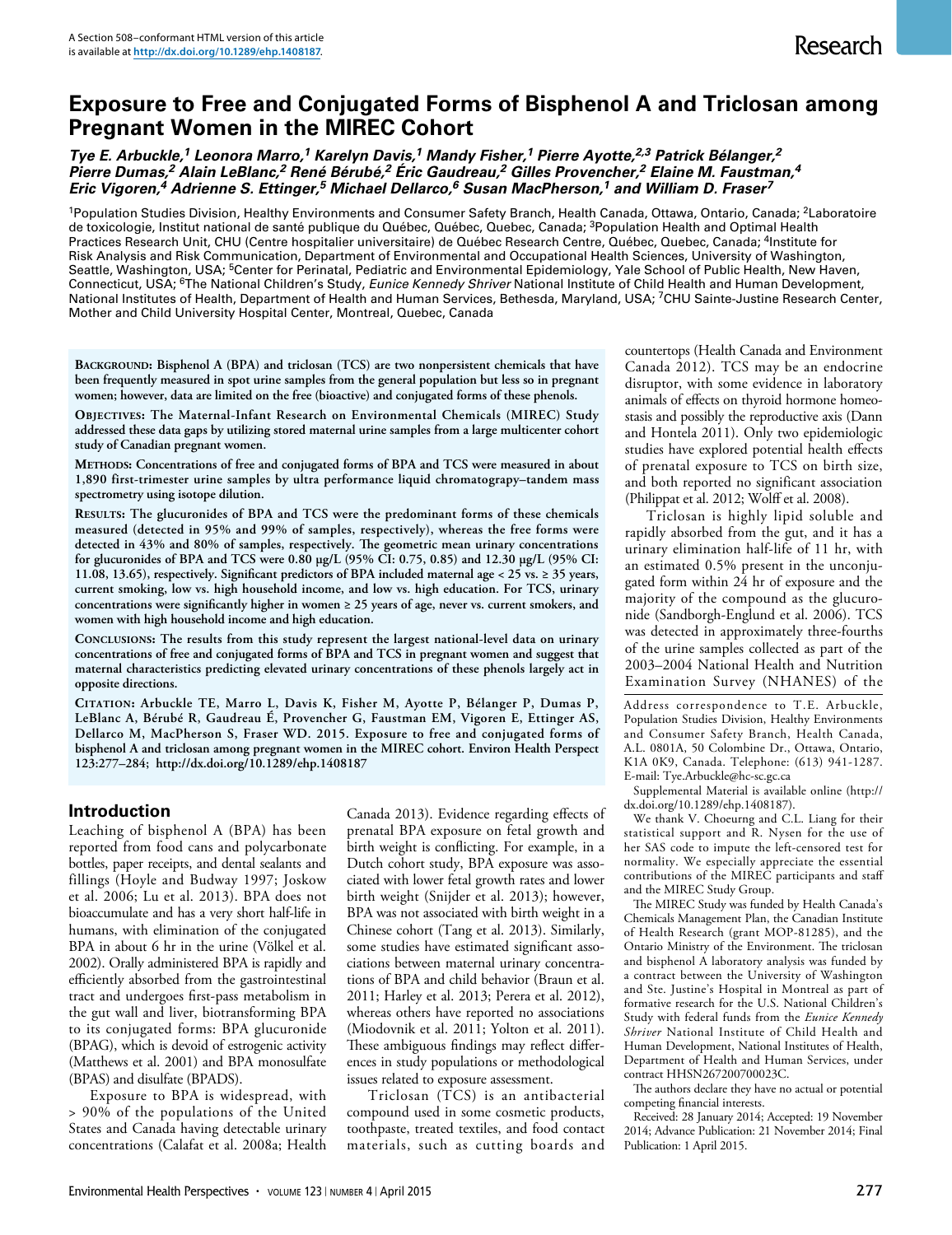U.S. population (Calafat et al. 2008b) and the 2009–2011 Canadian Health Measures Survey (Health Canada 2013).

Given the unique vulnerability of pregnant women and their fetuses and the possibility that these chemicals may be endocrine disruptors, it is important to examine the extent of exposure in this population, especially during the critical exposure window of the first trimester. Because the free form of these phenols may be more toxicologically active than the conjugated forms, measurement of urinary concentrations of free BPA and TCS may provide a superior metric of the biologically effective dose.

The objectives of the current study were to *a*) measure the extent of exposure to free and conjugated forms of BPA and TCS during pregnancy among a population of Canadian women; and *b*) identify predictors of elevated body burdens of these chemicals. This research offered a unique opportunity to efficiently examine these issues in a large diverse population using stored biological specimens and data collected in this prospective pregnancy cohort study.

## **Methods**

*Participants*. The Maternal-Infant Research on Environmental Chemicals (MIREC) Study is a national-level pregnancy cohort of approximately 2,000 women recruited in the first trimester of pregnancy from 10 cities across Canada between 2008 and 2011 (Arbuckle et al. 2013). The protocol was approved by ethics committees at Health Canada and the Sainte-Justine University Hospital Center; study subjects gave written informed consent.

*Data collection*. We collected detailed information on demographic and lifestyle factors from questionnaires administered at recruitment in the first trimester. The date and time of the urine collection, as well as the time since last urine void, were also noted.

*Urine collection and field blanks*. During the first-trimester clinic visit, a spot urine sample was collected in polypropylene cups, aliquoted into 30-mL Nalgene® tubes, frozen at –20°C, and shipped on dry ice to the MIREC Biobank. Of the 2,001 participants, 43 did not consent to the Biobank, 18 women subsequently withdrew from the study, 47 urine samples were not collected, and 3 samples were insufficient, leaving a total of 1,890 urine samples for analysis.

We included field blanks to assess the potential contamination from the material used for collection and storage of urine samples as well as from the environment of collection sites. Water (Steril.O reagentgrade deionized distilled water) was used as a surrogate matrix for urine during the process. Water was poured into polypropylene cups

and transferred to polypropylene storage tubes using the same material as for urine samples. Water samples were analyzed following pentafluorobenzyl bromide derivatization by gas chromatography–tandem mass spectrophotometry (GC-MS/MS) using the method previously developed in our laboratory and described by Provencher et al. (2014). Results showed that all field blanks were free of BPA and TCS contamination. All materials in contact with urine samples had been prescreened and found not to be a source of contamination.

*Analytical methods*. The liquid chromatography (LC)-MS/MS methods for the analysis of free and conjugated forms of BPA and TCS in urine were described previously by Provencher et al. (2014). Briefly, free BPA and TCS and their isotope-labeled standards,  ${}^{13}C_{12}$ -BPA and  ${}^{13}C_{12}$ -TCS, were derivatized with dansyl chloride directly in 1 mL of urine. A liquid–liquid extraction with hexane was subsequently performed and the organic phase evaporated prior to reconstitution in a solution of acetonitrile: $H<sub>2</sub>O$  (50:50, vol:vol). The LC-MS/MS (UPLC Acquity and Xevo TQ-S; Waters) was operated in electrospray positive and multiple reaction monitoring mode. Chromatographic separation was achieved on an Acquity UPLC HSS T3, 1.8 μm,  $50 \times 2.1$  mm analytical column (Waters) using a mobile phase gradient with 0.1% aqueous formic acid solution and acetonitrile.

The conjugated metabolites BPAS, BPADS, BPAG, TCSS (TCS sulfate), and TCSG (TCS glucuronide) and their isotopelabeled standards BPAS-*d6*, BPADS-*d6*, BPAG-*d6*, TCSS-*d3*, and TCSG-*d3* were extracted from 1.5 mL of urine by solid phase extraction using a weak anion exchange phase (Strata X-AW; Phenomenex). Analytes were eluted from the cartridge using a solution of 1% ammonium hydroxide (NH<sub>4</sub>OH) in methanol. The extracts were evaporated to dryness and reconstituted in a solution of 25% methanol in water. The same LC-MS/MS instrument and analytical column were used as for the free species, but the MS/MS was operated in the electrospray-negative and multiple reaction monitoring mode. A mobile phase gradient from aqueous  $NH<sub>4</sub>OH$  (2%) to an  $NH<sub>4</sub>OH$ –methanol solution (0.1%) was used to obtain proper chromatographic resolution of conjugated compounds.

*Laboratory quality control (QC)*. Several QC samples, reagents blanks, and urine blanks were incorporated into each batch of samples. In-house reference materials were prepared by spiking human urine to yield low (0.18 μg BPA/L and 0.9 μg TCS/L) and high (1.5 μg BPA/L and 7.5 μg TCS/L) concentrations. For conjugated species, human urine was spiked to obtained reference materials at three different concentration levels: low (0.2 μg/L), medium

(2 μg/L for sulfate metabolites; 3 μg/L for glucuronide metabolites), and high (15 μg/L for sulfate metabolites; 60 μg/L for glucuronide metabolites). The intraday precision varied from 2.5% to 7.7%, and the interday precision ranged from 4.3% to 13% depending on the analyte. The accuracy was –3.7% for free BPA and –1.0% for free TCS. The accuracy for conjugated forms ranged from –2.1% to 13.3% depending on the analyte. Detailed quality assurance/QC procedures were described by Provencher et al. (2014).

*Statistical analysis*. Two different approaches were used to calculate summary statistics for the biomonitoring results that were below the limits of detection (LODs). The first approach used values generated by the laboratory instrument, and observations that were reported as zero were replaced by one-half the next smallest value (other than zero) for that contaminant. In the second approach, censoring methods were used by applying survival analysis techniques to leftcensored data that have been demonstrated by other authors (Helsel 2012; Nysen et al. 2012) to improve estimation and reduce bias. To account for nondetects, the geometric mean (GM) from a lognormal random variable with censoring was calculated using the maximum likelihood method (MLE) and compared with the empirical median from the Kaplan-Meier approach. The Greenwood estimate of variance was used for Kaplan-Meier confidence intervals. We report summary statistics for both the unadjusted and specific gravity (SG)–adjusted contaminants.

In order to compare concentrations of free and conjugated forms of BPA or TCS, we expressed the concentrations of glucuronides and sulfates as BPA (or TCS) equivalents. Total BPA or TCS was calculated by summing the free and conjugated forms, and the most conservative LOD of the components was assigned to the total to determine the percentage below the LOD.

We calculated GM urinary concentrations for each level of potential predictive variables for all analytes that had at least 50% of the data above the LOD in all groups (as justified by Helsel 2012). For analysis of the associations between potential predictors and the urinary metabolite, SG was included as a covariate in the regression model using analysis of covariance (ANCOVA) (Kutner et al. 2005). ANCOVA adjusts the mean values compared in each level of the potential predictor such that the levels are compared at the same value of the covariate (in this case, SG). The assumptions of ANCOVA are similar to those of analysis of variance (normality and constant variance of residuals) with an additional assumption, that is, the slopes of the relationship between the covariate (SG) and the urinary metabolite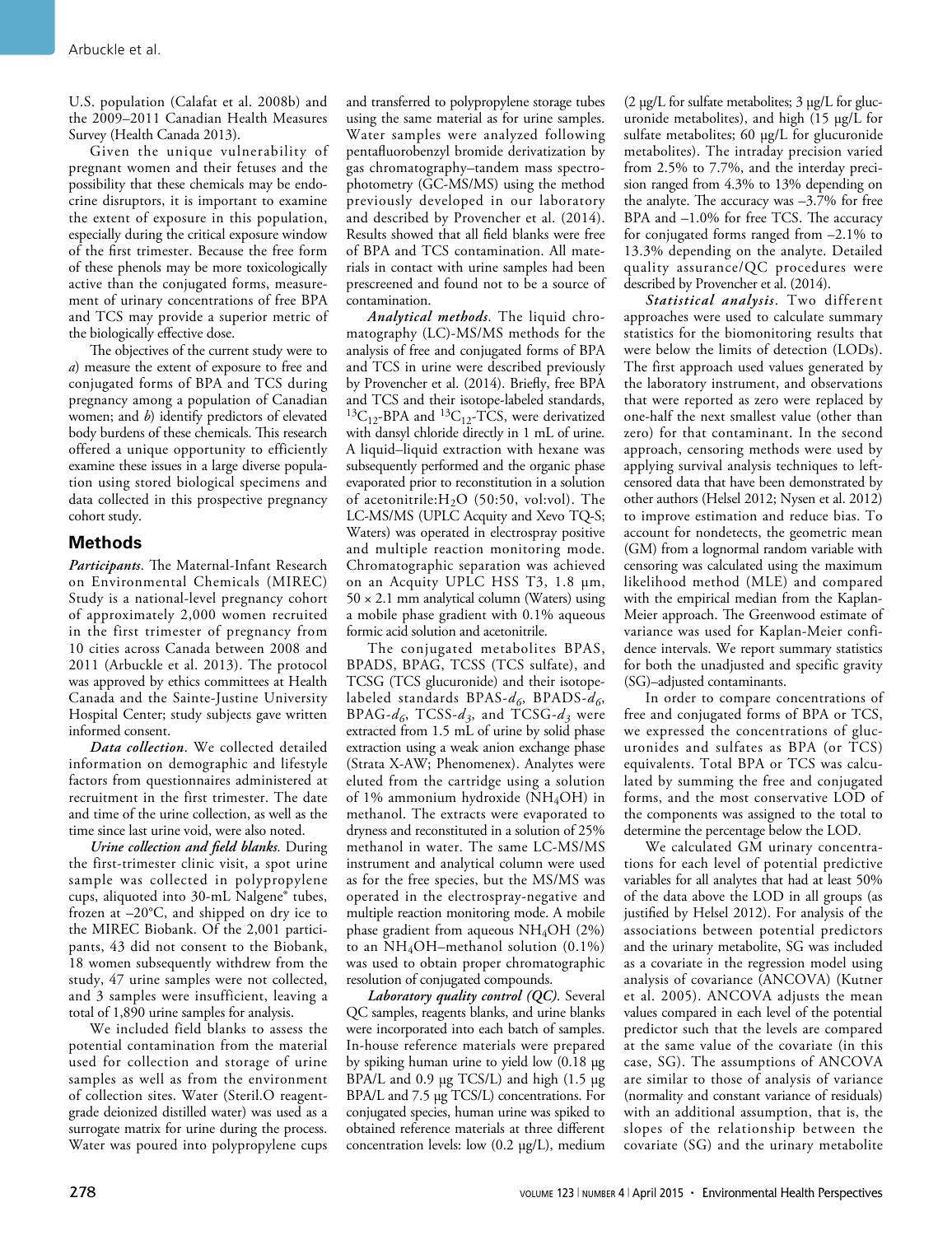must be similar in each level of the potential predictor. The assumptions of normality and equal variance of residuals were tested using the Anderson Darling test and Levene's test, respectively. The assumption of equal slopes between levels of the potential predictor and the covariate is crucial for ANCOVA to be valid. This reduces to testing the interaction between the potential predictor and SG. When the assumption of equal slopes is not validated ( $p < 0.05$ ), separate treatment regression lines need to be estimated and then compared (Kutner et al. 2005). This implies fitting the ANCOVA model with the interaction between the potential predictor and SG and then comparing the means of the urinary metabolite in each of the groups of the potential predictor at the 25th, 50th, and 75th percentiles of the covariate SG. When the assumptions of normality and constant variance (for the ANCOVA model) were not satisfied, nonparametric methods were applied. Essentially this involved running the models on the ranks of the data. When the overall *F*-test for group differences of the potential predictor from ANCOVA models was significant (*p* < 0.05), pairwise comparisons were carried out using the Scheffé correction for multiple comparisons to determine significant group differences. This correction ensures that the overall false-positive rate from multiple comparisons is < 0.05.

Statistical analysis was performed using SAS Enterprise Guide 4.2 (SAS Institute Inc.) and R (R Development Core Team). For the censoring methods, we used functions from the R libraries NADA and SURVIVAL. Unless otherwise indicated, a 5% significance level ( $\alpha$  = 0.05) was implemented throughout.

#### **Results**

*Participant characteristics*. Our participants tended to be well-educated, > 30 years of age, and born in Canada, and they had never smoked, had an underweight or normal body mass index (BMI) prior to pregnancy, and had a parity of 0 or 1 (see Supplemental Material, Table S1).

*BPA*. Detectable urinary concentrations of free BPA, BPAG, and BPAS were found in 43.24%, 94.75%, and 23.43% of the samples, respectively (Table 1). We did not detect BPADS in any samples. The GM urinary concentration for BPAG using the machine readings was 0.80 μg/L [95% confidence interval (CI): 0.75, 0.85], similar to the result using the censoring methods (see Supplemental Material, Table S2). The GM of the ratio of free BPA to total BPA was 1.01%, and the ratio of BPAG to total BPA was 90.27% (data not shown).

The log of BPAG was positively correlated with the log of free BPA (*r* = 0.38, *p* < 0.0001) and the log of total BPA (*r* = 0.98, *p* < 0.0001) (data not shown). The log of free BPA was positively correlated with the log of total BPA  $(r = 0.42, p < 0.0001)$  (see Supplemental Material, Figure S1a). As log total urinary BPA increased, free BPA also increased and the ratio of free to total BPA decreased (*r* = –0.22, *p* < 0.0001) (see Supplemental Material, Figure S1b).

In the analysis of characteristics associated with urinary concentrations, BPAG (Table 2) and total BPA concentrations (see Supplemental Material, Table S3) were significantly higher in urine samples from women < 25 years of age compared with women  $\geq$  35, from smokers compared with

former or never smokers, and from women with lower household income (< \$50,000 vs. >  $$100,000$  and lower education ( $\leq$  high school vs.  $\geq$  university degree). We observed a significant interaction between SG and time of urine collection; for example, at the 25th and 50th percentiles of SG, urine samples collected after 1500 hours had significantly higher BPAG and total BPA than samples collected earlier in the day. However, at the 75th percentile of SG, adjusted GM concentrations of BPAG and total BPA were similar with respect to time of urine collection (Table 3; see also Supplemental Material, Table S4).

*Triclosan*. Most of the women had detectable concentrations of total TCS, TCSG, and free TCS (Table 1). The GM urinary concentrations of total TCS and TCSG were 12.64 μg/L (95% CI: 11.38, 14.03) and 12.30 μg/L (95% CI: 11.08, 13.65), respectively. The GM of the ratio of free TCS to total TCS was 0.50%, and that for the ratio of TCSG to total TCS was 97.82% (data not shown).

All of the log-transformed TCS metabolites were highly correlated with each other (data not shown). TCSG was correlated with free TCS  $(r = 0.81, p < 0.0001)$  and total TCS  $(r = 1.00, p < 0.0001)$ . Similarly, free TCS was correlated with total TCS (*r* = 0.82,  $p < 0.0001$ ).

We observed significantly lower urinary concentrations of total TCS (see Supplemental Material, Table S5) and TCSG (Table 4) in women who were smokers compared with never smokers, were < 25 years of age, did not have a university degree, and had household income  $\leq$  \$100,000. Only free TCS varied by

**Table 1.** Summary of first trimester urinary concentrations of BPA (bisphenol A) and TCS (triclosan), volumetric- and specific gravity (SG)-adjusted (μg equivalents/L).

|                        |       |       |               |           |                      | Machine readings <sup>a</sup> |        |                 |         |  |
|------------------------|-------|-------|---------------|-----------|----------------------|-------------------------------|--------|-----------------|---------|--|
| Contaminant            | n     | LOD   | Percent < LOD | Minimum   | GM (95% CI)          | 5th percentile                | Median | 95th percentile | Maximum |  |
| BPA disulfate (BPADS)  | 1.890 | 0.47  | 100.0         | <b>ND</b> | 0.01(0.01, 0.01)     | 0.01                          | 0.01   | 0.01            | 0.36    |  |
| SG-adjusted            | 1,887 |       |               | <b>ND</b> | 0.01(0.01, 0.01)     | 0.00                          | 0.01   | 0.04            | 0.61    |  |
| BPA glucuronide (BPAG) | 1,889 | 0.11  | 5.2           | <b>ND</b> | 0.80(0.75, 0.85)     | 0.11                          | 0.84   | 6.07            | 136.15  |  |
| SG-adjusted            | 1,886 |       |               | <b>ND</b> | 0.91(0.86, 0.95)     | 0.24                          | 0.87   | 4.65            | 252.86  |  |
| Free BPA               | 1,885 | 0.012 | 56.8          | <b>ND</b> | 0.01(0.01, 0.01)     | 0.00                          | 0.01   | 0.15            | 2.82    |  |
| SG-adjusted            | 1.882 |       |               | <b>ND</b> | 0.01(0.01, 0.01)     | 0.00                          | 0.01   | 0.15            | 2.52    |  |
| BPA monosulfate (BPAS) | 1.885 | 0.03  | 76.6          | <b>ND</b> | 0.00(0.00, 0.00)     | 0.00                          | 0.01   | 0.12            | 1.79    |  |
| SG-adjusted            | 1,882 |       |               | <b>ND</b> | 0.00(0.00, 0.00)     | 0.00                          | 0.01   | 0.11            | 2.25    |  |
| <b>Total BPA</b>       | 1,879 | 0.47  | 30.8          | <b>ND</b> | 0.88(0.83, 0.93)     | 0.13                          | 0.89   | 6.19            | 137.82  |  |
| SG-adjusted            | 1,876 |       |               | <b>ND</b> | 1.00(0.96, 1.04)     | 0.29                          | 0.92   | 4.78            | 255.95  |  |
| <b>Total TCS</b>       | 1.861 | 0.12  | 0.6           | <b>ND</b> | 12.64 (11.38, 14.03) | 0.43                          | 8.74   | 697.58          | 6784.3  |  |
| SG-adjusted            | 1,858 |       |               | <b>ND</b> | 14.36 (13.01, 15.85) | 0.72                          | 9.18   | 571.10          | 4199.8  |  |
| TCS glucuronide (TCSG) | 1,868 | 0.12  | 0.6           | <b>ND</b> | 12.30 (11.08, 13.65) | 0.43                          | 8.42   | 676.47          | 6760.29 |  |
| SG-adjusted            | 1,865 |       |               | <b>ND</b> | 13.94 (12.63, 15.40) | 0.70                          | 9.03   | 559.97          | 4184.94 |  |
| Free TCS               | 1,882 | 0.008 | 20.0          | <b>ND</b> | 0.06(0.05, 0.07)     | 0.00                          | 0.06   | 7.70            | 784.47  |  |
| SG-adjusted            | 1,879 |       |               | <b>ND</b> | 0.07(0.06, 0.08)     | 0.00                          | 0.06   | 5.74            | 329.34  |  |
| TCS sulfate (TCSS)     | 1,890 | 0.02  | 85.3          | <b>ND</b> | 0.00(0.00, 0.00)     | 0.00                          | 0.00   | 0.08            | 4.26    |  |
| SG-adjusted            | 1,887 |       |               | <b>ND</b> | 0.00(0.00, 0.00)     | 0.00                          | 0.00   | 0.06            | 3.69    |  |
| Free/total BPA (%)     | 1,879 |       | 56.8          | 0.0006    | 1.01(0.93, 1.10)     | 0.03                          | 1.18   | 12.25           | 63.47   |  |
| Free/total TCS (%)     | 1,861 |       | 20.0          | 0.0006    | 0.50(0.46, 0.54)     | 0.01                          | 0.58   | 6.17            | 82.5    |  |

ND, estimate below the laboratory's LOD. SG missing for 3 samples.

*<sup>a</sup>*Some statistics are below the laboratory method's LOD and should be interpreted with caution.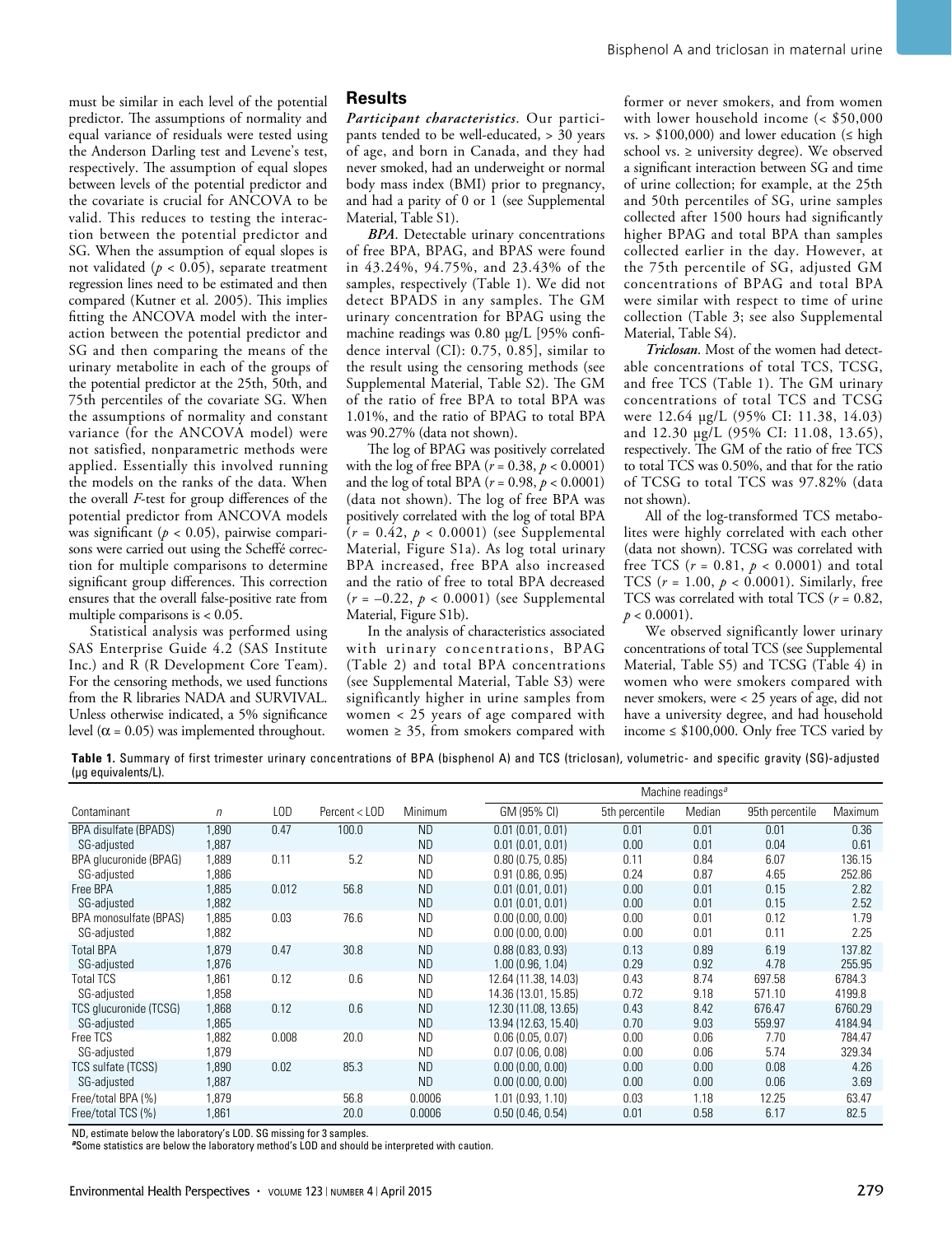time of urine collection, with urine collected between 0900 and 1200 hours significantly higher than that collected between 1500 and 1800 hours. A significant interaction between SG and parity was observed. Specifically at the 25th and 50th percentiles of SG, TCS levels were statistically similar between the different parity groups; however, at the 75th percentile of SG, adjusted GM TCS concentrations were higher for women with parity of 0 than those with parity of 1 (Table 5; see also Supplemental Table S6).

| Table 2. Predictors of maternal urinary concentrations of free and conjugated BPA (reported as µg BPA equivalents/L) with specific gravity as a covariate. |  |  |  |  |  |
|------------------------------------------------------------------------------------------------------------------------------------------------------------|--|--|--|--|--|
|------------------------------------------------------------------------------------------------------------------------------------------------------------|--|--|--|--|--|

|                                                                        | <b>BPAG</b>              |                              |                         |                       |                                                                               |                                  | Free BPA                |                       |                                                                   |  |
|------------------------------------------------------------------------|--------------------------|------------------------------|-------------------------|-----------------------|-------------------------------------------------------------------------------|----------------------------------|-------------------------|-----------------------|-------------------------------------------------------------------|--|
| Characteristic                                                         | $\eta$                   | Percent < LOD                | $p$ -Value <sup>a</sup> | Pairwise <sup>b</sup> | GM (95% CI) $c$                                                               | Percent < LOD                    | $p$ -Value <sup>a</sup> | Pairwise <sup>b</sup> | GM (95% CI) <sup>c</sup>                                          |  |
| Maternal age (years)                                                   |                          |                              |                         |                       |                                                                               |                                  |                         |                       |                                                                   |  |
| < 25<br>$25 - 29$<br>$30 - 34$<br>$\geq 35$                            | 125<br>441<br>682<br>641 | 0.80<br>4.76<br>5.43<br>6.24 | 0.0013                  | Α<br>AB<br>AB<br>R.   | 1.06 (0.88, 1.28)<br>0.83(0.75, 0.91)<br>0.83(0.76, 0.90)<br>0.72(0.66, 0.78) | 39.52<br>52.50<br>57.27<br>62.50 | < 0.0001                | Α<br>AB<br>B<br>C     | $0.02$ (ND, $0.02$ )<br>ND (ND, ND)<br>ND (ND, ND)<br>ND (ND, ND) |  |
| Parity                                                                 |                          |                              |                         |                       |                                                                               |                                  | $0.0774^{d}$            |                       |                                                                   |  |
| 0<br>1<br>$\geq 2$                                                     | 834<br>765<br>288        | 4.68<br>6.27<br>4.17         | 0.0816                  |                       | 0.85(0.79, 0.92)<br>0.78(0.72, 0.84)<br>0.73(0.65, 0.83)                      | 55.10<br>58.19<br>57.49          |                         |                       | ND (ND, ND)<br>ND (ND, ND)<br>ND (ND, ND)                         |  |
| Maternal smoking status                                                |                          |                              |                         |                       |                                                                               |                                  |                         |                       |                                                                   |  |
| Current/quit during pregnancy<br>Former<br>Never                       | 225<br>521<br>1,141      | 3.11<br>4.03<br>6.22         | < 0.0001 <sup>d</sup>   | Α<br>B<br>B           | 1.01 (0.88, 1.16)<br>0.82(0.75, 0.90)<br>0.76(0.71, 0.81)                     | 45.33<br>59.92<br>57.59          | 0.0056                  | Α<br>B<br>B           | $0.01$ (ND, $0.02$ )<br>ND (ND, ND)<br>ND (ND, ND)                |  |
| Maternal education                                                     |                          |                              |                         |                       |                                                                               |                                  |                         |                       |                                                                   |  |
| High school or less<br>College courses or diploma<br>University degree | 168<br>540<br>1,179      | 4.17<br>4.63<br>5.68         | $0.0068$ <sup>d</sup>   | Α<br>AB<br>B          | 0.90(0.76, 1.06)<br>0.83(0.75, 0.90)<br>0.78(0.73, 0.83)                      | 42.86<br>51.49<br>61.09          | < 0.0001 <sup>d</sup>   | Α<br>Α<br>B           | $0.01$ (ND, $0.02$ )<br>ND (ND, ND)<br>ND (ND, ND)                |  |
| Place of birth                                                         |                          |                              |                         |                       |                                                                               |                                  |                         |                       |                                                                   |  |
| Elsewhere<br>Canada                                                    | 353<br>1,536             | 6.80<br>4.88                 | 0.0029 <sup>d</sup>     | А<br>B                | 0.70(0.63, 0.79)<br>0.83(0.78, 0.87)                                          | 60.23<br>55.97                   | 0.5268                  |                       | ND (ND, ND)<br>ND (ND, ND)                                        |  |
| Prepregnancy BMI (kg/m <sup>2</sup> )                                  |                          |                              |                         |                       |                                                                               |                                  |                         |                       |                                                                   |  |
| < 25 (underweight-normal)<br>25-29 (overweight)<br>$\geq$ 30 (obese)   | 1,108<br>384<br>261      | 5.60<br>6.25<br>3.83         | 0.2206 <sup>d</sup>     |                       | 0.78(0.73, 0.83)<br>$0.81$ (0.73, 0.90)<br>0.84(0.73, 0.96)                   | 62.90<br>50.91<br>42.53          | < 0.0001                | Α<br>B<br>B           | ND (ND, ND)<br>ND (ND, ND)<br>$0.01$ (ND, $0.02$ )                |  |
| Household income                                                       |                          |                              |                         |                       |                                                                               |                                  |                         |                       |                                                                   |  |
| $\leq$ \$50,000<br>\$50,001-100,000<br>> \$100,000                     | 326<br>754<br>726        | 3.68<br>5.17<br>5.79         | $0.0045^{d}$            | Α<br>AB<br>B          | 0.89(0.79, 1.01)<br>0.82(0.76, 0.88)<br>0.76(0.70, 0.82)                      | 45.23<br>55.38<br>63.90          | < 0.0001                | Α<br>B<br>C           | $0.01$ (ND, $0.02$ )<br>ND (ND, ND)<br>ND (ND, ND)                |  |
| Season urine collected                                                 |                          |                              |                         |                       |                                                                               |                                  |                         |                       |                                                                   |  |
| Fall<br>Winter<br>Spring<br>Summer                                     | 547<br>456<br>442<br>444 | 4.94<br>4.17<br>7.01<br>4.95 | $0.0720$ <sup>d</sup>   |                       | 0.80(0.73, 0.87)<br>0.84(0.76, 0.93)<br>0.73(0.66, 0.81)<br>0.85(0.76, 0.93)  | 60.81<br>61.95<br>53.17<br>50.11 | 0.0002                  | Α<br>Α<br>B<br>B      | ND (ND, ND)<br>ND (ND, ND)<br>ND (ND, ND)<br>ND (ND, ND)          |  |
| Fasting status                                                         |                          |                              |                         |                       |                                                                               |                                  |                         |                       |                                                                   |  |
| No<br>Yes                                                              | 1,827<br>37              | 5.36<br>0.00                 | 0.7425                  |                       | 0.80(0.76, 0.84)<br>0.85(0.60, 1.20)                                          | 57.05<br>45.95                   | 0.0037                  | Α<br>B                | ND (ND, ND)<br>$0.02$ (ND, $0.04$ )                               |  |
| Time since last urination (min)                                        |                          |                              |                         |                       |                                                                               |                                  |                         |                       |                                                                   |  |
| $\leq 75$<br>76-120<br>$121 - 170$<br>>170                             | 488<br>596<br>266<br>446 | 7.58<br>6.21<br>2.26<br>2.69 | 0.0020                  | Α<br>Α<br>B<br>AB     | 0.76(0.69, 0.84)<br>0.74(0.67, 0.80)<br>0.98(0.86, 1.11)<br>0.85(0.77, 0.94)  | 65.23<br>59.26<br>51.50<br>45.29 | < 0.0001 <sup>d</sup>   | Α<br>AB<br>BC<br>C    | ND (ND, ND)<br>ND (ND, ND)<br>ND (ND, ND)<br>0.01(0.01, 0.02)     |  |

ND, estimate below the laboratory's LOD.

*<sup>a</sup>p*-Value for overall group effect based on machine readings. *b*Pairwise comparisons were made only when the overall group effect was significant (*p* < 0.05). Group levels with the same letter are not significantly different by Scheffé multiple comparisons; group levels with different letters are significantly different. *c*95% CIs for the GMs were corrected for multiple comparisons using Scheffé correction. *d*ANCOVA model based on the ranks of the data (nonparametric ANCOVA); each group was assumed to have the same slope with respect to the covariate [i.e., the interaction between the potential predictor (characteristic) and specific gravity was not significant (*p* > 0.05)].

**Table 3.** Comparisons of maternal urinary concentrations of free and conjugated BPA (reported as μg BPA equivalents/L) at the various times of urine collection with respect to different levels of specific gravity (SG).

|             | Time of urine collection |                    | P25 of SG <sup>a</sup> |             | P50 of $SGb$         | P75 of $SGc$       |                      |  |
|-------------|--------------------------|--------------------|------------------------|-------------|----------------------|--------------------|----------------------|--|
| Chemical    | (hours)                  | <b>Differences</b> | Adjusted GM (95% CI)   | Differences | Adjusted GM (95% CI) | <b>Differences</b> | Adjusted GM (95% CI) |  |
| $BPAG^d$    | 0600-0900                | AB                 | 0.27(0.15, 0.48)       | AB          | 0.62(0.41, 0.94)     |                    | 1.65 (1.03, 2.62)    |  |
|             | 0900-1200                | Α                  | 0.34(0.31, 0.37)       | Α           | 0.66(0.62, 0.71)     |                    | 1.44 (1.30, 1.60)    |  |
|             | 1200-1500                | Α                  | 0.34(0.30, 0.38)       | Α           | 0.69(0.63, 0.75)     |                    | 1.56 (1.41, 1.73)    |  |
|             | 1500-1800                | B                  | 0.57(0.48, 0.67)       |             | 0.94(0.84, 1.06)     |                    | 1.72 (1.52, 1.94)    |  |
|             | 1800-2400                | AB                 | 0.73(0.41, 1.29)       | AB          | 1.21(0.81, 1.80)     |                    | 2.18(1.51, 3.15)     |  |
| Free $BPAd$ | 0600-0900                |                    | 0.01(0.00, 0.01)       | AB          | 0.01(0.00, 0.01)     | ABC                | 0.01(0.00, 0.02)     |  |
|             | 0900-1200                |                    | 0.01(0.01, 0.01)       | А           | 0.01(0.01, 0.01)     | А                  | 0.02(0.01, 0.02)     |  |
|             | 1200-1500                |                    | 0.01(0.00, 0.01)       | B           | 0.01(0.01, 0.01)     | AB                 | 0.01(0.01, 0.02)     |  |
|             | 1500-1800                |                    | 0.01(0.00, 0.01)       |             | 0.01(0.01, 0.01)     | C                  | 0.01(0.01, 0.01)     |  |
|             | 1800-2400                |                    | 0.01(0.00, 0.02)       | AB          | 0.01(0.00, 0.01)     | BC                 | 0.01(0.00, 0.01)     |  |

*<sup>a</sup>*25th percentile of SG = 1.007. *b*50th percentile of SG = 1.013. *c*75th percentile of SG = 1.020. *d*ANCOVA model, assuming separate slopes for each of the collection times because the interaction between the time of urine collection and SG was significant (*p* < 0.05). Pairwise comparisons were made only when the overall difference between the collection times was significant at that level of SG. Therefore, where no pairwise comparisons were made, the collection times were not significantly different.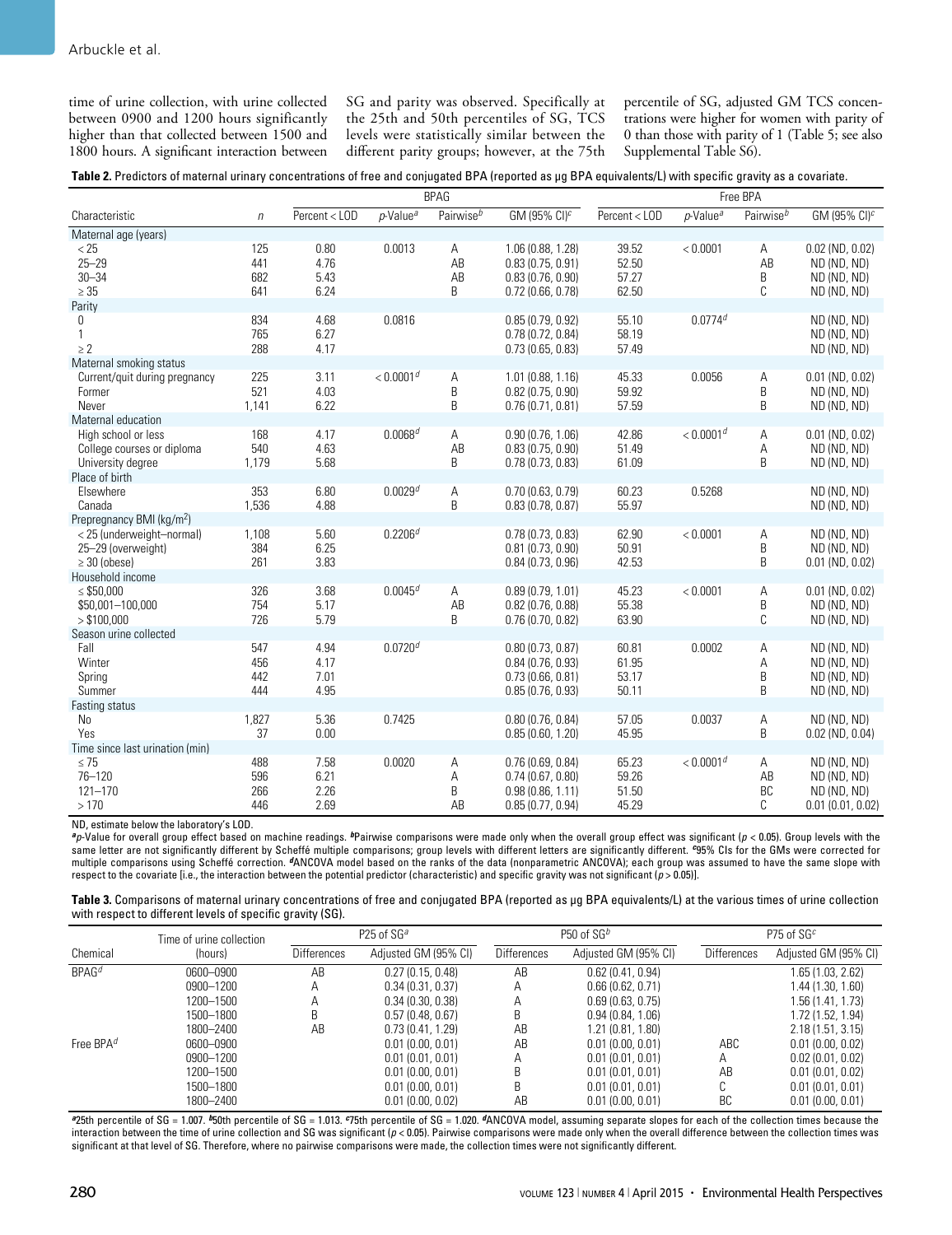Comparing the two methods for dealing with values < LOD, the median from the Kaplan-Meier was similar to the median based on machine readings, and the GM from the censored MLE compared well with the GM based on machine readings (Table 1; see also Supplemental Material, Table S2). Overall, *p*-values for the censoring methods were similar to machine readings, but were generally more conservative (data not shown).

#### **Discussion**

Given the potential health concerns of prenatal exposure to BPA and TCS on the developing infant and on the physiological and behavioral changes during pregnancy that can affect exposure to and disposition

of chemicals in the body (Moya et al. 2014), it is critical to have biomonitoring data on a large, diverse population of pregnant women for the critical window of development. Furthermore, data on the free and conjugated compounds will contribute to understanding the toxicokinetics and potential health risks of the biologically active compounds.

Total BPA urinary concentrations (unadjusted for urine dilution) have been measured in several cohorts of pregnant women in the United States, with medians ranging from 1.0 to 2.0 μg/L (Braun et al. 2011; Harley et al. 2013; Hoepner et al. 2013; Mortensen et al. 2014; Wolff et al. 2008), somewhat higher than we observed in the MIREC cohort (0.89 μg/L). Urinary concentrations of BPA in U.S. women ≥ 20 years of age (NHANES 2009–2010) [Centers for Disease Control and Prevention (CDC) 2013] were higher at the 50th (1.8 vs. 0.9 μg/L) and 95th (9.6 vs. 6.2 μg/L) percentiles than in MIREC (2008–2011). A previous comparison of U.S. and Canadian urinary concentrations of BPA in the general population was not able to identify any methodological differences to explain the statistically significant lower levels in Canada (LaKind et al. 2012), which might suggest that there are population differences (e.g., consumer product formulations or avoidance of BPA-containing products) in Canada.

Only one study has reported urinary concentrations of free BPA in pregnant women

**Table 4.** Predictors of maternal urinary concentrations of free and conjugated TCS (reported as μg TCS equivalents/L) with specific gravity as a covariate.

|                                                                                          |                               | <b>TCSG</b>                          |                         |                       | Free TCS                                                                                                        |                                           |                         |                          |                                                                                                  |
|------------------------------------------------------------------------------------------|-------------------------------|--------------------------------------|-------------------------|-----------------------|-----------------------------------------------------------------------------------------------------------------|-------------------------------------------|-------------------------|--------------------------|--------------------------------------------------------------------------------------------------|
| Characteristic                                                                           | $\eta$                        | Percent<br>$<$ LOD                   | $p$ -Value <sup>a</sup> | Pairwise <sup>b</sup> | GM (95% $Cl$ ) <sup>c</sup>                                                                                     | Percent<br>$<$ LOD                        | $p$ -Value <sup>a</sup> | Pairwise <sup>b</sup>    | GM (95% CI) $c$                                                                                  |
| Maternal age (years)                                                                     |                               |                                      |                         |                       |                                                                                                                 |                                           |                         |                          |                                                                                                  |
| < 25<br>$25 - 29$<br>$30 - 34$<br>$\geq 35$                                              | 122<br>437<br>672<br>630      | 0.81<br>0.23<br>0.89<br>0.47         | < 0.0001 <sup>d</sup>   | A<br>B<br>B<br>B      | 5.11 (3.48, 7.51)<br>13.28 (10.83, 16.29)<br>13.08 (11.09, 15.42)<br>12.93 (10.91, 15.33)                       | 17.89<br>17.50<br>20.67<br>21.51          | 0.1173                  |                          | 0.04(0.02, 0.06)<br>0.07(0.06, 0.09)<br>0.07(0.05, 0.08)<br>0.06(0.05, 0.07)                     |
| Maternal smoking status                                                                  |                               |                                      |                         |                       |                                                                                                                 |                                           |                         |                          |                                                                                                  |
| Current/quit during pregnancy<br>Former<br>Never                                         | 220<br>515<br>1,124           | 0.45<br>0.97<br>0.44                 | 0.0030                  | Α<br>AB<br>B          | 8.55 (6.41, 11.42)<br>10.82 (8.96, 13.06)<br>13.97 (12.30, 15.87)                                               | 20.09<br>22.59<br>18.89                   | $0.0236$ <sup>d</sup>   | AB<br>Α<br>B             | 0.05(0.03, 0.07)<br>0.05(0.04, 0.06)<br>0.07(0.06, 0.09)                                         |
| Maternal education                                                                       |                               |                                      | 0.0001                  |                       |                                                                                                                 |                                           | $0.1232^{d}$            |                          |                                                                                                  |
| High school or less<br>College courses or diploma<br>University degree<br>Place of birth | 163<br>530<br>1,166           | 0.60<br>0.38<br>0.69                 |                         | А<br>Α<br>B           | 7.34 (5.25, 10.28)<br>10.31 (8.57, 12.41)<br>14.33 (12.64, 16.24)                                               | 13.94<br>22.72<br>19.61                   |                         |                          | 0.05(0.04, 0.08)<br>0.06(0.04, 0.07)<br>0.07(0.06, 0.08)                                         |
| Elsewhere                                                                                | 347                           | 0.86                                 | 0.3025                  |                       | 11.01 (8.75, 13.86)                                                                                             | 21.02                                     | $0.8749$ <sup>d</sup>   |                          | 0.06(0.05, 0.08)                                                                                 |
| Canada                                                                                   | 1,514                         | 0.53                                 |                         |                       | 12.60 (11.28, 14.06)                                                                                            | 19.80                                     |                         |                          | 0.06(0.05, 0.07)                                                                                 |
| Prepregnancy BMI (kg/m <sup>2</sup> )                                                    |                               |                                      |                         |                       |                                                                                                                 |                                           |                         |                          |                                                                                                  |
| < 25 (underweight-normal)<br>25-29 (overweight)<br>$\geq$ 30 (obese)                     | 1,089<br>383<br>258           | 0.55<br>0.26<br>0.39                 | $0.7914^{d}$            |                       | 11.80 (10.37, 13.43)<br>12.29 (9.88, 15.29)<br>12.44 (9.52, 16.26)                                              | 22.76<br>19.79<br>10.38                   | 0.0002 <sup>d</sup>     | A<br>AB<br>B             | 0.05(0.04, 0.06)<br>0.07(0.05, 0.09)<br>0.11(0.08, 0.15)                                         |
| Household income                                                                         |                               |                                      |                         |                       |                                                                                                                 |                                           |                         |                          |                                                                                                  |
| $\leq$ \$50,000<br>\$50,001-100,000<br>> \$100,000                                       | 318<br>743<br>717             | 0.31<br>0.40<br>0.84                 | < 0.0001                | Α<br>A<br>B           | 9.27 (7.31, 11.76)<br>10.69 (9.15, 12.50)<br>16.07 (13.70, 18.85)                                               | 16.51<br>20.61<br>21.10                   | 0.1950                  |                          | 0.06(0.05, 0.09)<br>0.05(0.05, 0.07)<br>$0.07$ (0.06, 0.09)                                      |
| Season urine collected                                                                   |                               |                                      |                         |                       |                                                                                                                 |                                           |                         |                          |                                                                                                  |
| Fall<br>Winter<br>Spring<br>Summer                                                       | 540<br>448<br>436<br>437      | 0.19<br>0.44<br>0.91<br>0.92         | 0.3043                  | А<br>Α<br>B<br>B      | 14.16 (11.77, 17.04)<br>12.24 (10.00, 14.98)<br>11.21 (9.14, 13.76)<br>11.34 (9.23, 13.92)                      | 20.66<br>21.41<br>20.09<br>17.79          | 0.6682 <sup>d</sup>     |                          | 0.06(0.05, 0.08)<br>0.05(0.04, 0.07)<br>0.07(0.05, 0.09)<br>$0.07$ (0.05, 0.09)                  |
| Fasting status                                                                           |                               |                                      |                         |                       |                                                                                                                 |                                           |                         |                          |                                                                                                  |
| No<br>Yes                                                                                | 1,799<br>37                   | 0.61<br>0.00                         | 0.2239                  |                       | 12.27 (11.09, 13.57)                                                                                            | 20.38                                     | $0.6824^{d}$            |                          | 0.06(0.05, 0.07)                                                                                 |
| Time of urine collection (hours)                                                         |                               |                                      |                         |                       | 7.88 (3.89, 15.97)                                                                                              | 8.11                                      |                         |                          | 0.08(0.03, 0.19)                                                                                 |
| 0600-0900<br>0900-1200<br>1200-1500<br>1500-1800<br>1800-2400                            | 28<br>797<br>635<br>364<br>35 | 3.57<br>0.63<br>0.63<br>0.27<br>0.00 | 0.4257                  |                       | 13.71 (6.09, 30.85)<br>13.66 (11.73, 15.92)<br>11.68 (9.85, 13.85)<br>10.83 (8.64, 13.57)<br>9.62 (4.70, 19.70) | 14.29<br>20.25<br>20.28<br>20.22<br>11.43 | 0.0002 <sup>d</sup>     | AB<br>A<br>AB<br>B<br>AB | 0.09(0.03, 0.24)<br>0.09(0.07, 0.10)<br>0.06(0.05, 0.07)<br>0.04(0.03, 0.05)<br>0.04(0.01, 0.09) |
| Time since last urination (min)                                                          |                               |                                      |                         |                       |                                                                                                                 |                                           |                         |                          |                                                                                                  |
| $\leq 75$<br>$76 - 120$<br>$121 - 170$<br>>170                                           | 480<br>593<br>262<br>438      | 1.04<br>0.67<br>0.38<br>0.00         | 0.1182                  |                       | 10.20 (8.38, 12.40)<br>13.34 (11.19, 15.90)<br>14.18 (10.88, 18.47)<br>13.28 (10.82, 16.31)                     | 27.72<br>21.48<br>16.23<br>10.61          | < 0.0001                | Α<br>B<br>B<br>B         | 0.04(0.03, 0.05)<br>0.07(0.05, 0.08)<br>0.07(0.05, 0.10)<br>0.10(0.07, 0.12)                     |

 $a_p$ -Value for overall group effect based on machine readings.  $b_p$ Pairwise comparisons were made only when the overall group effect was significant ( $p$  < 0.05). Group levels with the same letter are not significantly different by Scheffé multiple comparisons; group levels with different letters are significantly different. *c*The 95% CIs for the GMs were corrected for multiple comparisons using Scheffé correction. *d*ANCOVA model based on the ranks of the data (nonparametric ANCOVA); each group was assumed to have the same slope with respect to the covariate [i.e., the interaction between the potential predictor (characteristic) and specific gravity was not significant (*p* > 0.05)].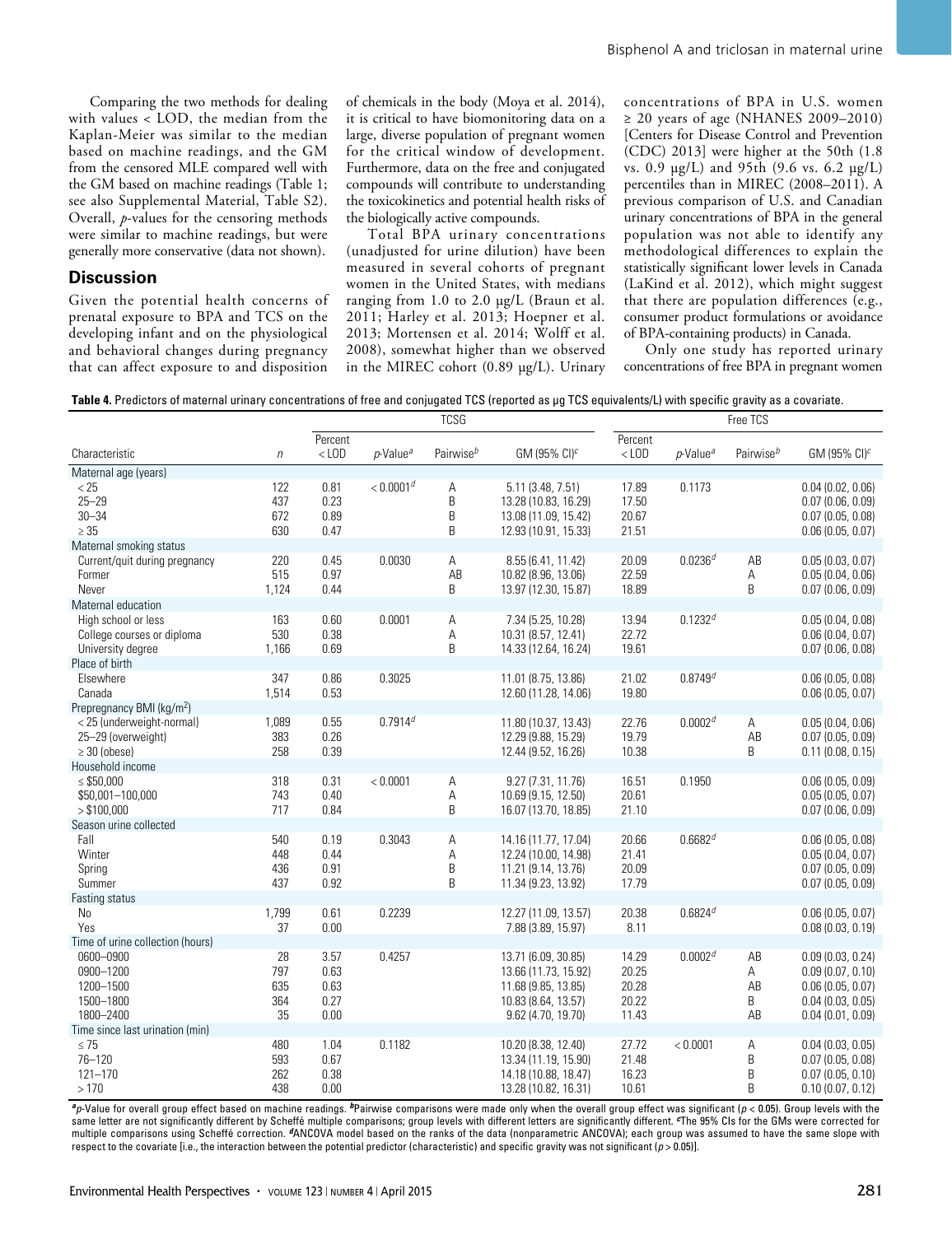(Vandentorren et al. 2011); however, contamination of the samples from exogenous sources during collection likely occurred. Free BPA has been measured in the urine of nonpregnant adult populations with widely varying detection rates of  $\leq 10\%$  (Fox et al. 2011; Völkel et al. 2008; Ye et al. 2005) to > 70% (Liao and Kannan 2012; Schöringhumer and Cichna-Markl 2007). The comparable figure in our study was 43%.

A few studies have measured the conjugated forms of BPA in adult populations (e.g., Kim et al. 2003; Liao and Kannan 2012; Ye et al. 2005). In a study of 163 subjects in France, Harthé et al. (2012) reported a GM urinary concentration of BPAG of 4.64 μg/L (corresponding to 2.62 μg/L BPA), which represented 79% of urinary total BPA. The GM concentration of BPAG in our study was considerably lower at 0.80 μg/L, with a ratio of BPAG to total BPA of 90%.

There are a number of possible explanations for differences between studies in levels or proportions of free and total BPA, including disparities in laboratory methods and their sensitivity, differences in the study populations, hydrolysis of the conjugates, and contamination of the samples. Although free BPA has been measured in several studies (reviewed by Vandenberg et al. 2010), other authors have argued that the detection of free BPA resulted from contamination of the sample or deconjugation of the BPAG during storage or sample preparation (Dekant and Völkel 2008; Teeguarden et al. 2011). Because derivatization with dansyl chloride was the first step of the analytical procedure for free BPA and TCS determination in the present study, contamination by the free forms of these ubiquitous phenols was prevented during the subsequent steps of sample preparation (Provencher et al. 2014). Furthermore, our in-house reference materials showed no decrease in conjugate concentrations after several months of storage at –20°C, and our field blanks and prescreening of collection materials did not provide any evidence of contamination with BPA. Therefore, we believe that we minimized, as

much as possible, potential sources of external contamination that could artifactually inflate urinary concentrations of free BPA in our participants. It should be noted, however, that on average, only about 1% of the total BPA was present in the unconjugated form and that the median free BPA was at the method's LOD.

There are some inconsistencies among studies that have identified major predictors of urinary BPA concentrations in pregnant women. For example, whereas our study and one in Spain (Casas et al. 2013) found higher BPA concentrations in younger women, studies in Puerto Rico (Meeker et al. 2013) and the United States (Braun et al. 2011; Quirós-Alcalá et al. 2013; Robledo et al. 2013) reported no significant associations with maternal age. Smoking and low education (< 12 years) were significant predictors of higher BPA concentrations in MIREC and in studies in Cincinnati, Ohio (*n* = 388; Braun et al. 2011) and Spain (*n* = 479; Casas et al. 2013), but not in studies in California (*n* = 470; Quirós-Alcalá et al. 2013), New York City (*n* = 568; Hoepner et al. 2013), Puerto Rico (*n* = 105; Meeker et al. 2013), or Korea (*n* = 757; Lee et al. 2014).

Similar to BPA, the predominant TCS metabolite measured in MIREC was the glucuronide form; however, free TCS was detected in about 80% of the urine samples. The median ratio of free to total TCS (0.57%) is comparable to that reported following oral ingestion of TCS in 10 volunteers, where 0.9% of the TCS excreted was reportedly in the free form 24–48 hr after exposure (Sandborgh-Englund et al. 2006).

Several studies have measured total TCS in urine from pregnant women (see Supplemental Material, Table S7). Median urinary concentrations were considerably higher in studies conducted in Puerto Rico (Meeker et al. 2013) and France (Philippat et al. 2012) than in those conducted in California (Biomonitoring California 2013), New York City (Philippat et al. 2013; Wolff et al. 2008), Spain (Casas et al. 2011), or MIREC. Regional and population differences may be related to the use and/or availability of consumer products containing TCS. There was no significant difference between median urinary TCS concentrations in U.S. women in NHANES 2009–2010 (11.1 μg/L; CDC 2013) or Canadian women in the Canadian Health Measures Survey 2009–2011 (16 μg/L; Health Canada 2013) compared with those in MIREC  $(8.7 \text{ µg/L})$ .

Data on major predictors of TCS exposure are limited. In MIREC, urinary TCS concentrations were significantly elevated in women with a university degree (compared with those with less education), > \$100,000 compared with  $\leq$  \$100,000 household income,  $\geq$  25 compared with < 25 years of age, and never smokers compared with former or current smokers. In the U.S. general adult population, TCS concentrations were significantly higher in households with income of ≥ \$20,000; they appeared to peak in the third decade of life and then decline slowly thereafter (Calafat et al. 2008b). In Puerto Rico, maternal urinary TCS was higher in older pregnant women (> 30 years) but was not associated with maternal education or income (Meeker et al. 2013).

A major concern in conducting biomonitoring studies is potential contamination of biospecimens via materials and processes (Longnecker et al. 2013; Salgueiro-González et al. 2012; Ye et al. 2013), resulting in higher measured concentrations than were actually present. Alternatively, concentrations may be artifactually reduced if, for example, free TCS adheres to the collection containers or other materials (Provencher et al. 2014). In MIREC, the ratio of free to total TCS varied from a minimum of  $< 1\%$  to 82.5%, indicating that this was likely not a consistent problem. The use of field and laboratory blanks and prescreening of collection materials can assist with identifying potential sources of contamination; we used these QC methods in the present study and found contamination not to be a concern.

Consideration of the ability of a single spot urine sample to predict an individual's exposure over a period of time is especially

**Table 5.** Comparisons of maternal urinary concentrations of free and conjugated TCS (reported as μg TCS equivalents/L) at the various parity groups with respect to different levels of specific gravity (SG).

|                       |          |                    | P25 of $SGa$         |                    | P50 of $SGb$         |                    | P75 of $SGc$         |  |  |
|-----------------------|----------|--------------------|----------------------|--------------------|----------------------|--------------------|----------------------|--|--|
| Chemical              | Parity   | <b>Differences</b> | Adjusted GM (95% CI) | <b>Differences</b> | Adjusted GM (95% CI) | <b>Differences</b> | Adjusted GM (95% CI) |  |  |
| TCSG <sup>d</sup>     |          |                    | 6.25(5.13, 7.60)     |                    | 12.30 (10.60, 14.28) |                    | 27.13 (22.20, 33.14) |  |  |
|                       |          |                    | 6.98(5.64, 8.63)     |                    | 10.93 (9.33, 12.80)  |                    | 18.43 (15.22, 22.32) |  |  |
|                       | $\geq$ 2 |                    | 5.15(3.61, 7.35)     |                    | 9.53(7.35, 12.37)    | AB                 | 19.53 (14.30, 26.67) |  |  |
| Free TCS <sup>e</sup> |          |                    | 0.02(0.01, 0.02)     |                    | 0.06(0.05, 0.07)     |                    | 0.26(0.20, 0.33)     |  |  |
|                       |          |                    | 0.02(0.02, 0.03)     |                    | 0.05(0.04, 0.06)     |                    | 0.15(0.12, 0.19)     |  |  |
|                       |          |                    | 0.02(0.01, 0.02)     |                    | 0.04(0.03, 0.06)     |                    | 0.16(0.11, 0.23)     |  |  |

*<sup>a</sup>*25th percentile of SG = 1.007. *b*50th percentile of SG = 1.013. *b*75th percentile of SG = 1.020. *d*ANCOVA model, assuming separate slopes for each of the parity groups because the interaction between parity and SG was significant (*p* < 0.05). Pairwise comparisons were made only when the overall difference between the parity groups was significant at that level of SG. Therefore, where no pairwise comparisons were made, the parity groups were not significantly different. *e*ANCOVA model based on the ranks of the data (nonparametric model), assuming separate slopes for each of the parity groups because the interaction between parity and SG was significant (*p* < 0.05). Pairwise comparisons were made only when the overall difference between the parity groups was significant at that level of SG. Therefore, where no pairwise comparisons were made, the parity groups were not significantly different.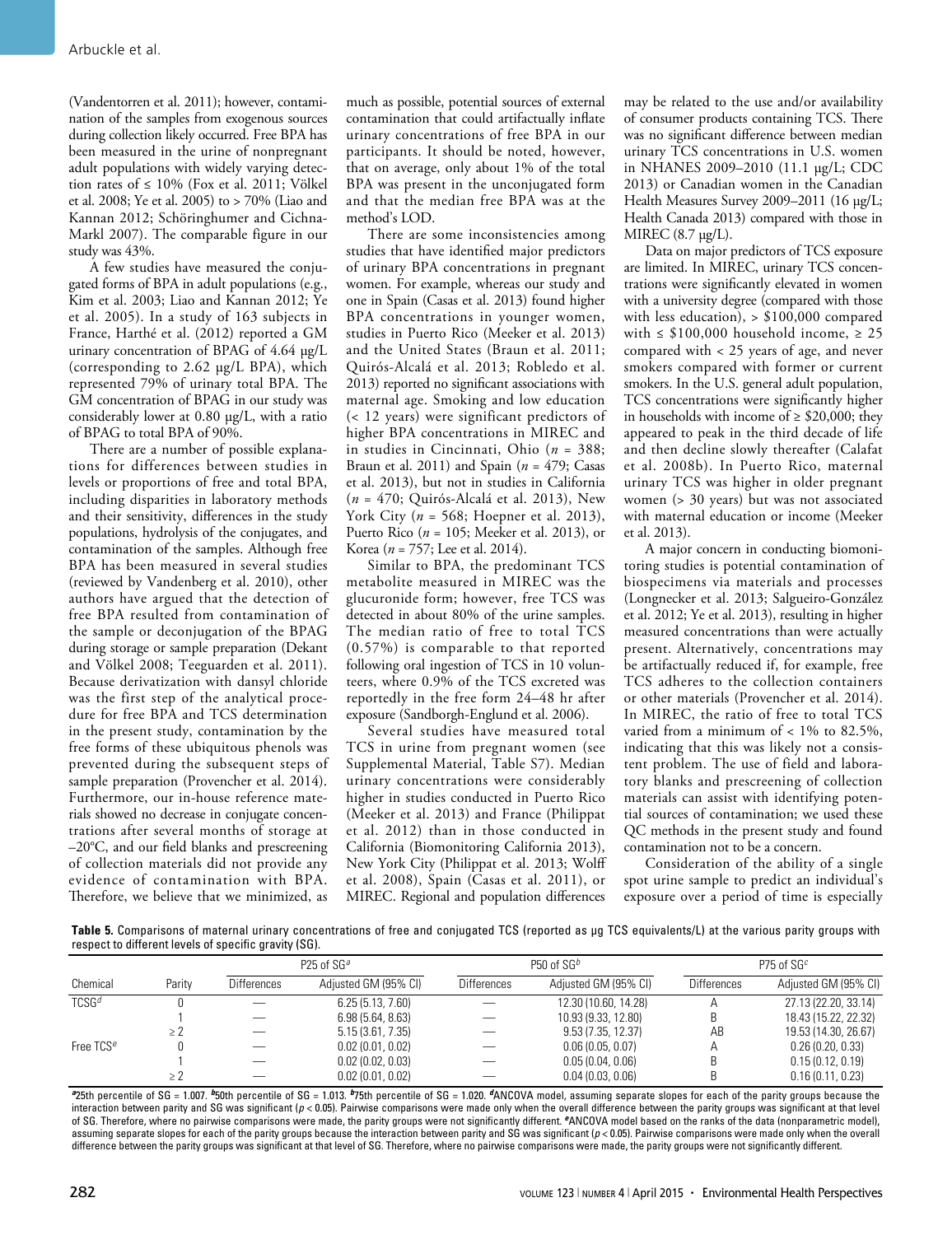important for short-lived chemicals such as BPA and TCS. Previous studies have indicated that although the intraclass correlation coefficient (ICC) for BPA is low  $( $0.25$ ) across$ pregnancy (Braun et al. 2011; Fisher et al. 2014; Meeker et al. 2013; Philippat et al. 2013), the ICC for TCS is higher  $(> 0.47)$ (Bertelsen et al. 2014; Meeker et al. 2013; Philippat et al. 2013); the results presented here should be interpreted with this potential limitation of spot urine samples in mind.

### **Conclusions**

The present study is one of only a few to measure the extent of exposure to free and conjugated forms of BPA and TCS, especially during the critical period of pregnancy. We observed median concentrations that were lower than the estimated biomonitoring equivalents (24-hr average concentrations that are consistent with an existing healthbased exposure guideline such as a reference dose or tolerable daily intake) for total BPA (1–2 mg/L; Krishnan et al. 2010a) and total TCS (2.6–6.4 mg/L; Krishnan et al. 2010b) in urine.

Maternal age, household income, education, and smoking status were significant predictors for total BPA and total TCS exposure, however, in opposite directions. The consumer products used by individuals (and thus their exposure to various chemicals) can vary by age and education (Barrett et al. 2014; Biesterbos et al. 2013; Wu et al. 2010) and possibly by culture or ethnicity. These data will be important in assessing potential risks of these chemicals and in developing profiles of exposure, particularly in identifying women with elevated exposures.

#### **References**

- Arbuckle TE, Fraser WD, Fisher M, Davis K, Liang CL, Lupien N, et al. 2013. Cohort profile: the maternalinfant research on environmental chemicals research platform. Paediatr Perinat Epidemiol 27(4):415–425.
- Barrett ES, Sathyanarayana S, Janssen S, Redmon JB, Nguyen RH, Kobrosly R, et al. 2014. Environmental health attitudes and behaviors: findings from a large pregnancy cohort study. Eur J Obstet Gynecol Reprod Biol 176:119–125.
- Bertelsen RJ, Engel SM, Jusko TA, Calafat AM, Hoppin JA, London SJ, et al. 2014. Reliability of triclosan measures in repeated urine samples from Norwegian pregnant women. J Expo Sci Environ Epidemiol 24:517-21; doi:10.1038/jes.2013.95.
- Biesterbos JW, Dudzina T, Delmaar CJ, Bakker MI, Russel FG, von Goetz N, et al. 2013. Usage patterns of personal care products: important factors for exposure assessment. Food Chem Toxicol 55:8–17.
- Biomonitoring California. 2013. Maternal and Infant Environmental Exposure Project (MIEEP): Chemicals in Our Bodies Project. Available: http:// biomonitoring.ca.gov/projects/maternal-andinfant-environmental-exposure-project-mieep [accessed 7 November 2014].

Braun JM, Kalkbrenner AE, Calafat AM, Yolton K,

Ye X, Dietrich KN, et al. 2011. Impact of early-life bisphenol A exposure on behavior and executive function in children. Pediatrics 128(5):873–882.

- Calafat AM, Ye X, Wong LY, Reidy JA, Needham LL. 2008a. Exposure of the U.S. population to bisphenol A and 4-*tertiary*-octylphenol: 2003–2004. Environ Health Perspect 116:39–44; doi:10.1289/ehp.10753.
- Calafat AM, Ye X, Wong LY, Reidy JA, Needham LL. 2008b. Urinary concentrations of triclosan in the U.S. population: 2003–2004. Environ Health Perspect 116:303–307; doi:10.1289/ehp.10768.
- Casas L, Fernández MF, Llop S, Guxens M, Ballester F, Olea N, et al. 2011. Urinary concentrations of phthalates and phenols in a population of Spanish pregnant women and children. Environ Int 37(5):858–866.
- Casas M, Valvi D, Luque N, Ballesteros-Gomez A, Carsin AE, Fernandez MF, et al. 2013. Dietary and sociodemographic determinants of bisphenol A urine concentrations in pregnant women and children. Environ Int 56:10–18.
- CDC (Centers for Disease Control and Prevention). 2013. Fourth National Report on Human Exposure to Environmental Chemicals, Updated Tables, September 2013. Available: http://www.cdc.gov/ exposurereport/pdf/FourthReport\_UpdatedTables\_ Sep2013.pdf [accessed 7 November 2014].
- Dann AB, Hontela A. 2011. Triclosan: environmental exposure, toxicity and mechanisms of action. J Appl Toxicol 31:285–311.
- Dekant W, Völkel W. 2008. Human exposure to bisphenol A by biomonitoring: methods, results and assessment of environmental exposures. Toxicol Appl Pharmacol 228:114–134.
- Fisher M, Arbuckle TE, Mallick R, LeBlanc A, Hauser R, Feeley M, et al. 2014. Bisphenol A and phthalate metabolite urinary concentrations: daily and across pregnancy variability. J Expo Sci Environ Epidemiol; doi:10.1038/jes.2014.65.
- Fox SD, Falk RT, Veenstra TD, Issaq HJ. 2011. Quantitation of free and total bisphenol A in human urine using liquid chromatography-tandem mass spectrometry. J Sep Sci 34(11):1268–1274.
- Harley KG, Gunier RB, Kogut K, Johnson C, Bradman A, Calafat AM, et al. 2013. Prenatal and early childhood bisphenol A concentrations and behavior in school-aged children. Environ Res 126:43–50.
- Harthé C, Rinaldi S, Achaintre D, de Ravel MR, Mappus E, Pugeat M, et al. 2012. Bisphenol Aglucuronide measurement in urine samples. Talanta 100:410–413.
- Health Canada. 2013. Second Report on Human Biomonitoring of Environmental Chemicals in Canada: Results of the Canadian Health Measures Survey, Cycle 2 (2009–2011). Available: http:// publications.gc.ca/collections/collection\_2013/ sc-hc/H128-1-10-601-1-eng.pdf [accessed 20 February 2015].
- Health Canada, Environment Canada. 2012. Preliminary Assessment: Triclosan: Chemical Abstracts Service Registry Number 3380-34-5. March 2012. Available: http://www.ec.gc.ca/ese-ees/6EF68BEC-5620-4435-8729-9B91C57A9FD2/Triclosan\_EN.pdf [accessed 20 February 2015].
- Helsel DR. 2012. Statistics for Censored Environmental Data Using Minitab and R. 2nd ed. Hoboken, NJ:John Wiley & Sons.
- Hoepner LA, Whyatt RM, Just AC, Calafat AM, Perera FP, Rundle AG. 2013. Urinary concentrations of bisphenol A in an urban minority birth cohort in New York City, prenatal through age 7 years. Environ Res 122:38–44.
- Hoyle WC, Budway R. 1997. Bisphenol A in food cans: an update. Environ Health Perspect 105:570–572.

Joskow R, Barr DB, Barr JR, Calafat AM, Needham LL,

Rubin C. 2006. Exposure to bisphenol A from bisglycidyl dimethacrylate-based dental sealants. J Am Dent Assoc 137:353–362.

- Kim YH, Kim CS, Park S, Han SY, Pyo MY, Yang M. 2003. Gender differences in the levels of bisphenol A metabolites in urine. Biochem Biophys Res Commun 312(2):441–448.
- Krishnan K, Gagné M, Nong A, Aylward LL, Hays SM. 2010a. Biomonitoring equivalents for bisphenol A (BPA). Regul Toxicol Pharmacol 58(1):18–24.
- Krishnan K, Gagné M, Nong A, Aylward LL, Hays SM. 2010b. Biomonitoring equivalents for triclosan. Regul Toxicol Pharmacol 58(1):10–17.
- Kutner MH, Nachtsheim CJ, Neter J, Li W. 2005. Applied Linear Statistical Models. 5th ed. Boston:McGraw-Hill Irwin.
- LaKind JS, Levesque J, Dumas P, Bryan S, Clarke J, Naiman DQ. 2012. Comparing United States and Canadian population exposures from national biomonitoring surveys: bisphenol A intake as a case study. J Expo Sci Environ Epidemiol 22(3):219–226.
- Lee BE, Park H, Hong YC, Ha M, Kim Y, Chang N, et al. 2014. Prenatal bisphenol A and birth outcomes: MOCEH (Mothers and Children's Environmental Health) study. Int J Hyg Environ Health 217:328–334.
- Liao C, Kannan K. 2012. Determination of free and conjugated forms of bisphenol A in human urine and serum by liquid chromatographytandem mass spectrometry. Environ Sci Technol 46(9):5003–5009.
- Longnecker MP, Harbak K, Kissling GE, Hoppin JA, Eggesbo M, Jusko TA, et al. 2013. The concentration of bisphenol A in urine is affected by specimen collection, a preservative, and handling. Environ Res 126:211–214.
- Lu SY, Chang WJ, Sojinu SO, Ni HG. 2013. Bisphenol A in supermarket receipts and its exposure to human in Shenzhen, China. Chemosphere 92(9):1190–1194.
- Matthews JB, Twomey K, Zacharewski TR. 2001. In vitro and in vivo interactions of bisphenol A and its metabolite, bisphenol A glucuronide, with estrogen receptors α and β. Chem Res Toxicol 14:149–157.
- Meeker JD, Cantonwine DE, Rivera-González LO, Ferguson KK, Mukherjee B, Calafat AM, et al. 2013. Distribution, variability, and predictors of urinary concentrations of phenols and parabens among pregnant women in Puerto Rico. Environ Sci Technol 47:3439–3447.
- Miodovnik A, Engel SM, Zhu C, Ye X, Soorya LV, Silva MJ, et al. 2011. Endocrine disruptors and childhood social impairment. Neurotoxicology 32(2):261–267.
- Mortensen ME, Calafat AM, Ye X, Wong LY, Wright DJ, Pirkle JL, et al. 2014. Urinary concentrations of environmental phenols in pregnant women in a pilot study of the National Children's Study. Environ Res 129:32–38.
- Moya J, Phillips L, Sanford J, Wooton M, Gregg A, Schuda L. 2014. A review of physiological and behavioral changes during pregnancy and lactation: potential exposure factors and data gaps. J Expo Sci Environ Epidemiol 24(5):449-58; doi:10.1038/jes.2013.92.
- Nysen R, Aerts M, Faes C. 2012. Testing goodness of fit of parametric models for censored data. Stat Med 31:2374–2385.
- Perera F, Vishnevetsky J, Herbstman JB, Calafat AM, Xiong W, Rauh V, et al. 2012. Prenatal bisphenol A exposure and child behavior in an inner-city cohort. Environ Health Perspect 120:1190–1194; doi:10.1289/ ehp.1104492.
- Philippat C, Mortamais M, Chevrier C, Petit C, Calafat AM, Ye X, et al. 2012. Exposure to phthalates and phenols during pregnancy and offspring size